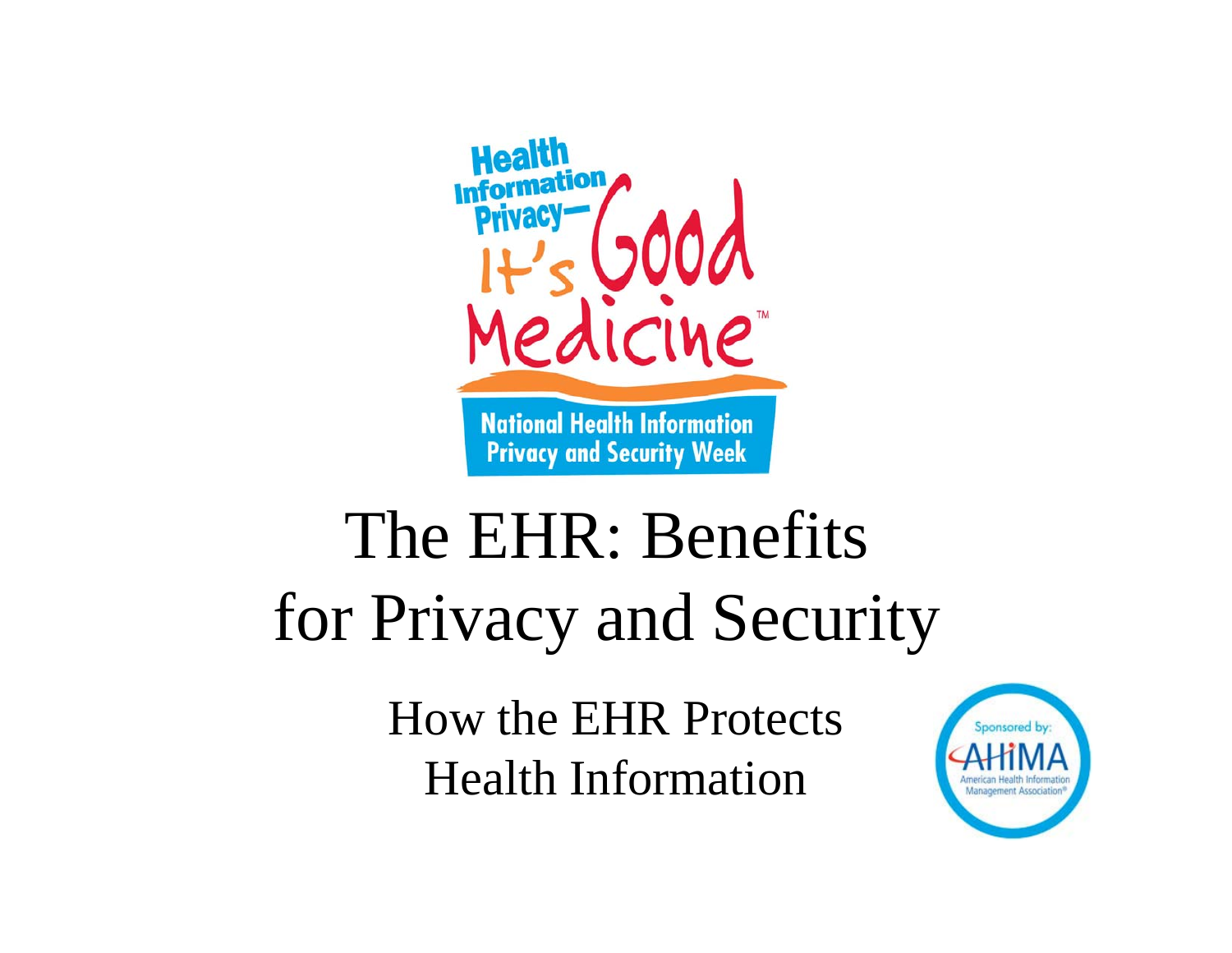#### National Initiative

"By computerizing health records, we can avoid dangerous medical mistakes, reduce costs and improve care."

George W. Bush, State of the Union Address

January 20, 2004

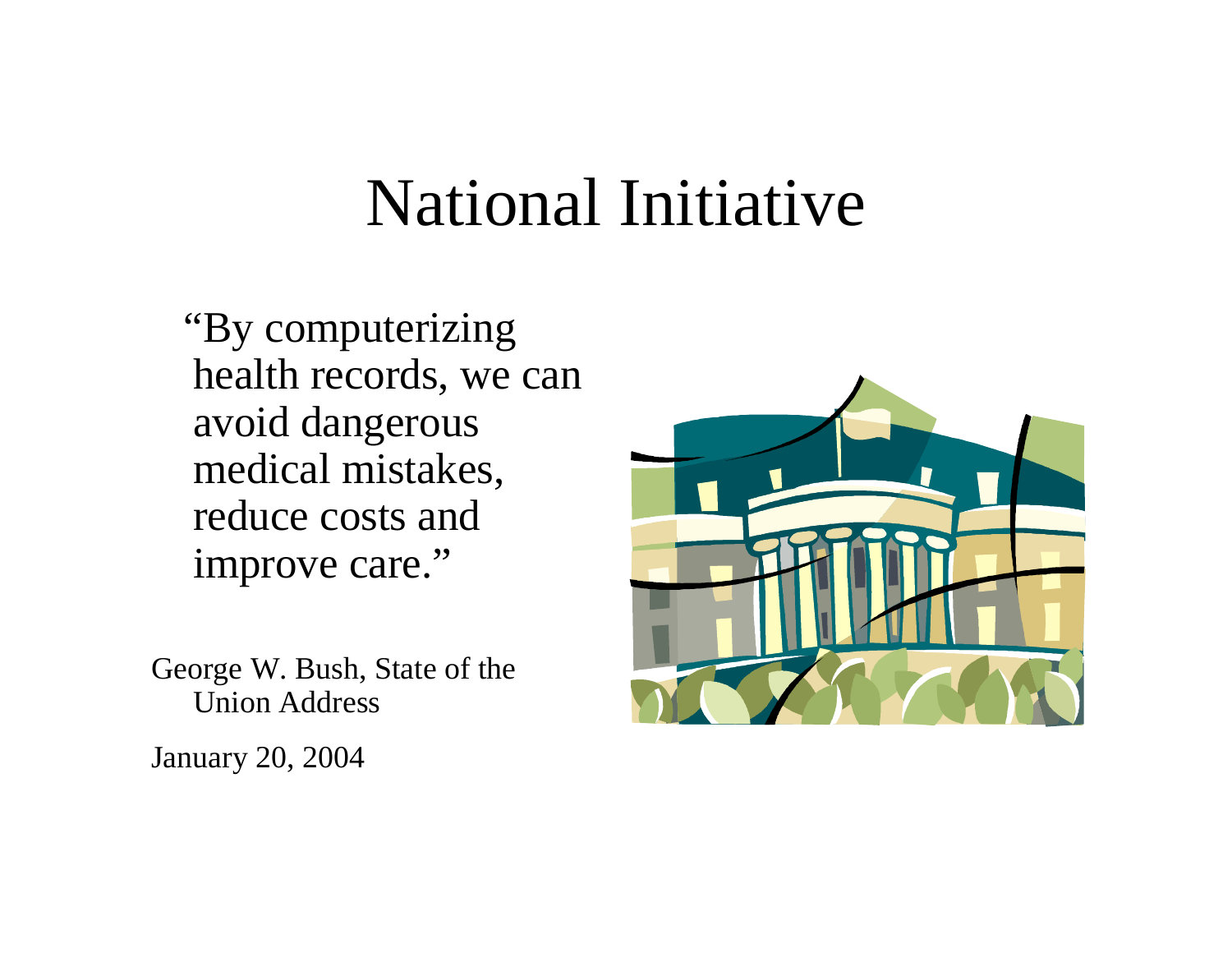## What Else Can the EHR Offer?

Computerizing health records will also enhance the privacy and security of protected health information (PHI).

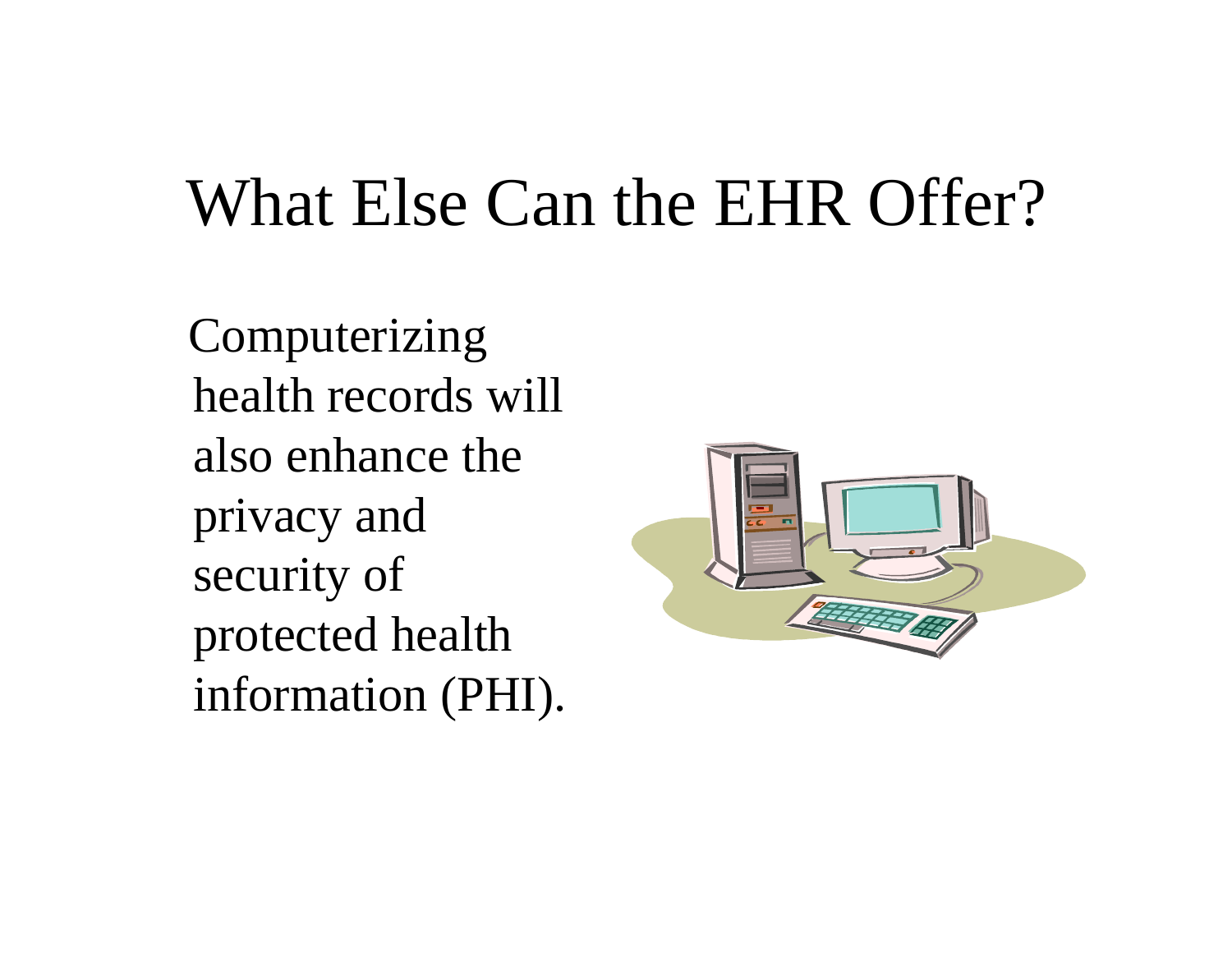# How Can the EHR Enhance Privacy and Security?

It can:

- Control Physical and System Access
- Monitor Workstation Use and Security
- Audit access and need-to-know
- Enhance Device and Media Controls
- Employ Transmission Security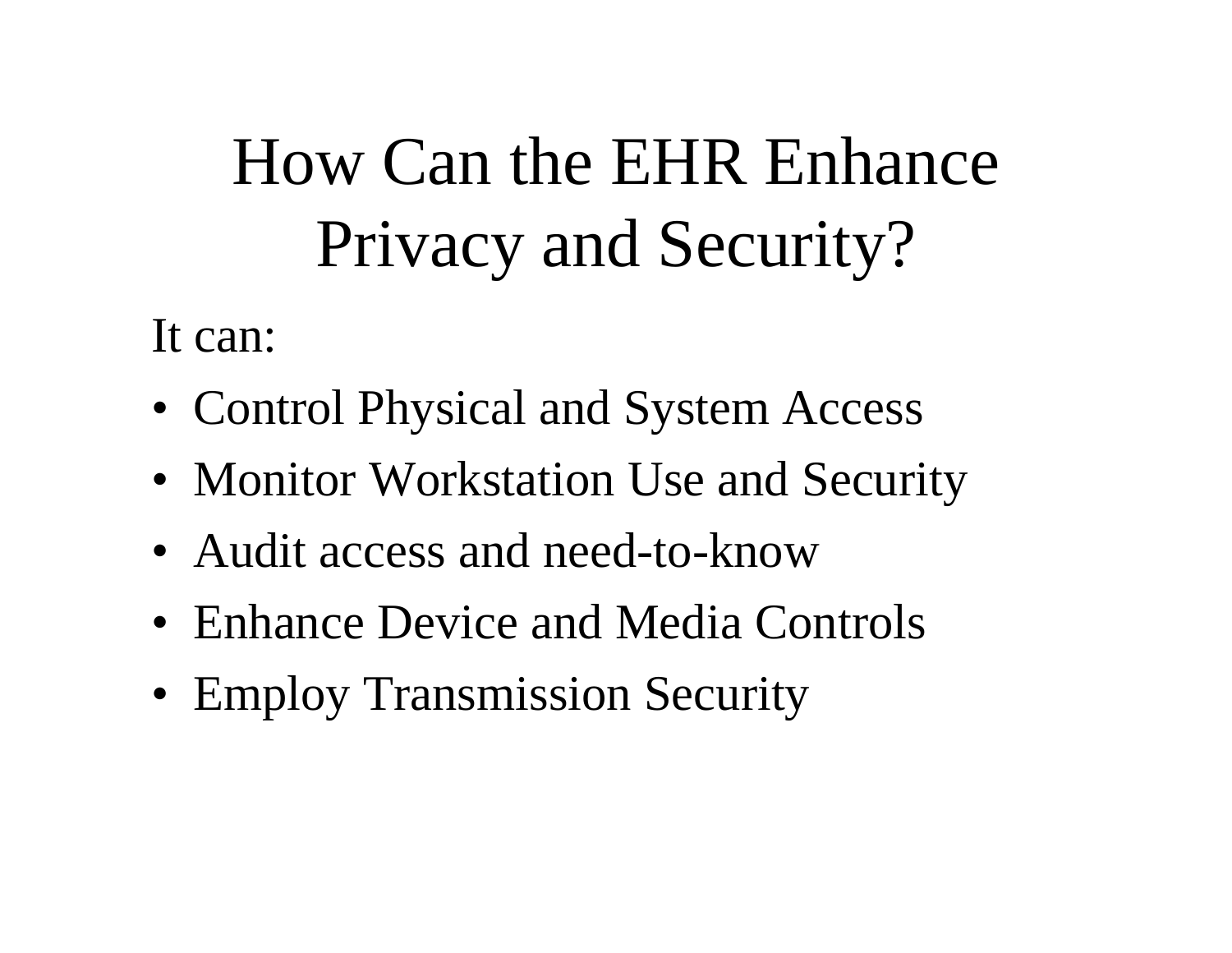#### Administrative Controls



- Policies and procedures
- Employee training
	- Privacy training
	- Security training
- Background checks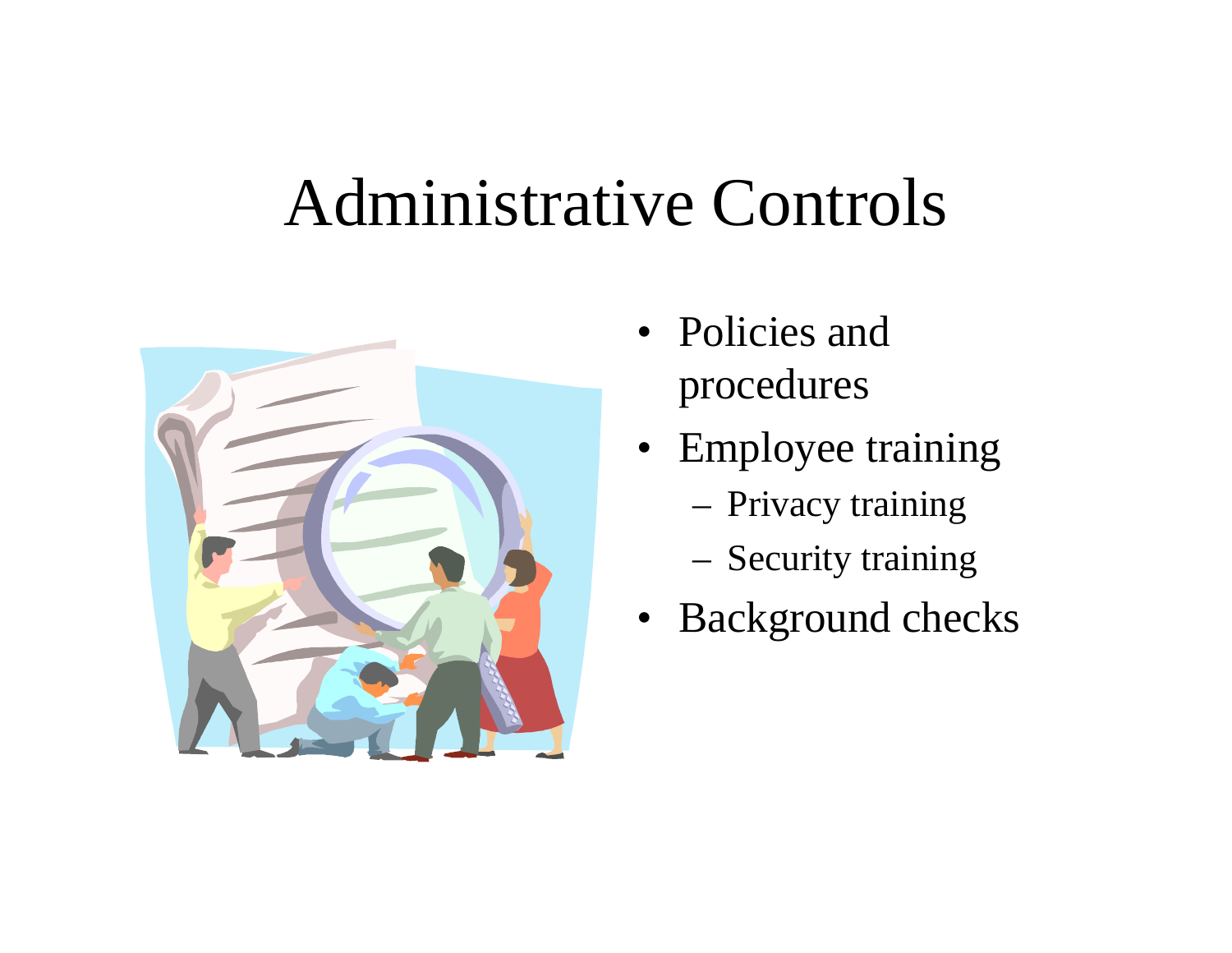## Managing Physical Access



- Systems are physically inaccessible to unauthorized users
- A Security Plan addresses safeguards against tampering and theft
- •Contingencies in place to recover or restore lost data in case of a disaster or emergency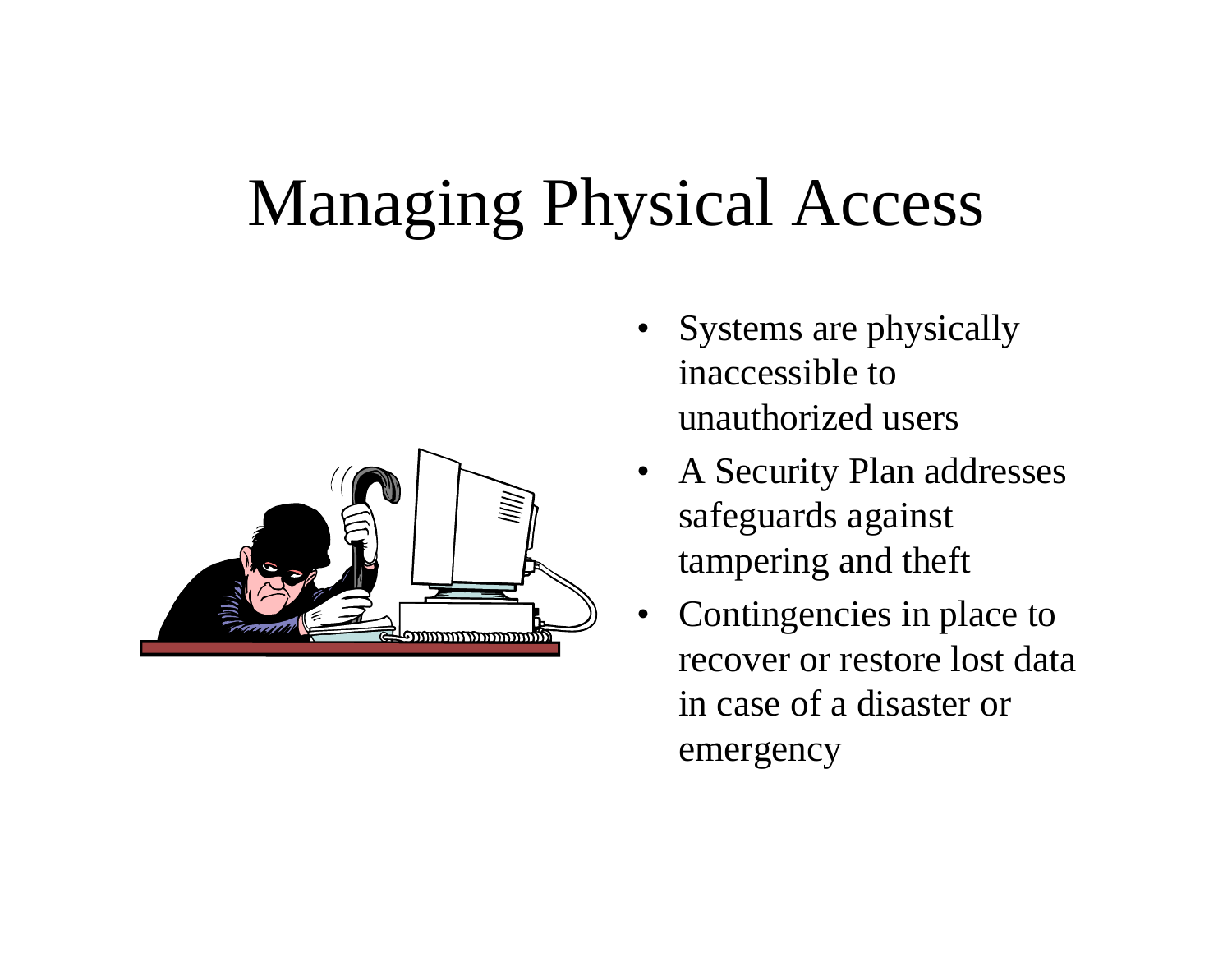# Managing Technical/System Access



- •Identification and authentication
- Access control lists
- Automatic log-off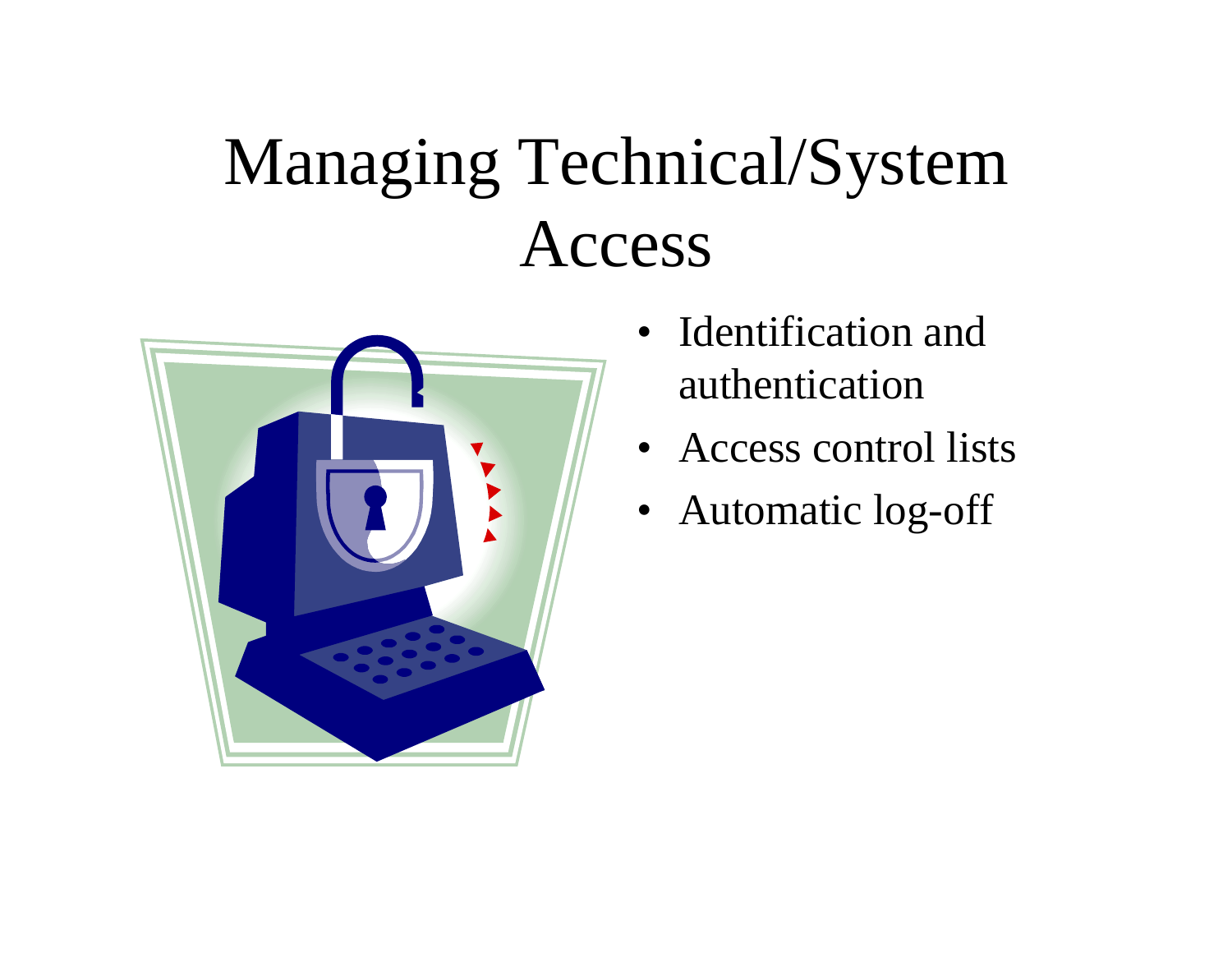## Workstation Use and Security

- Some job functions might only be available at certain workstations
	- Volunteer might see only census information
	- Some printing functions available only in certain areas or workstations
- Physical attributes of workstation
	- Privacy filters
	- Screen unable to be viewed by casual observer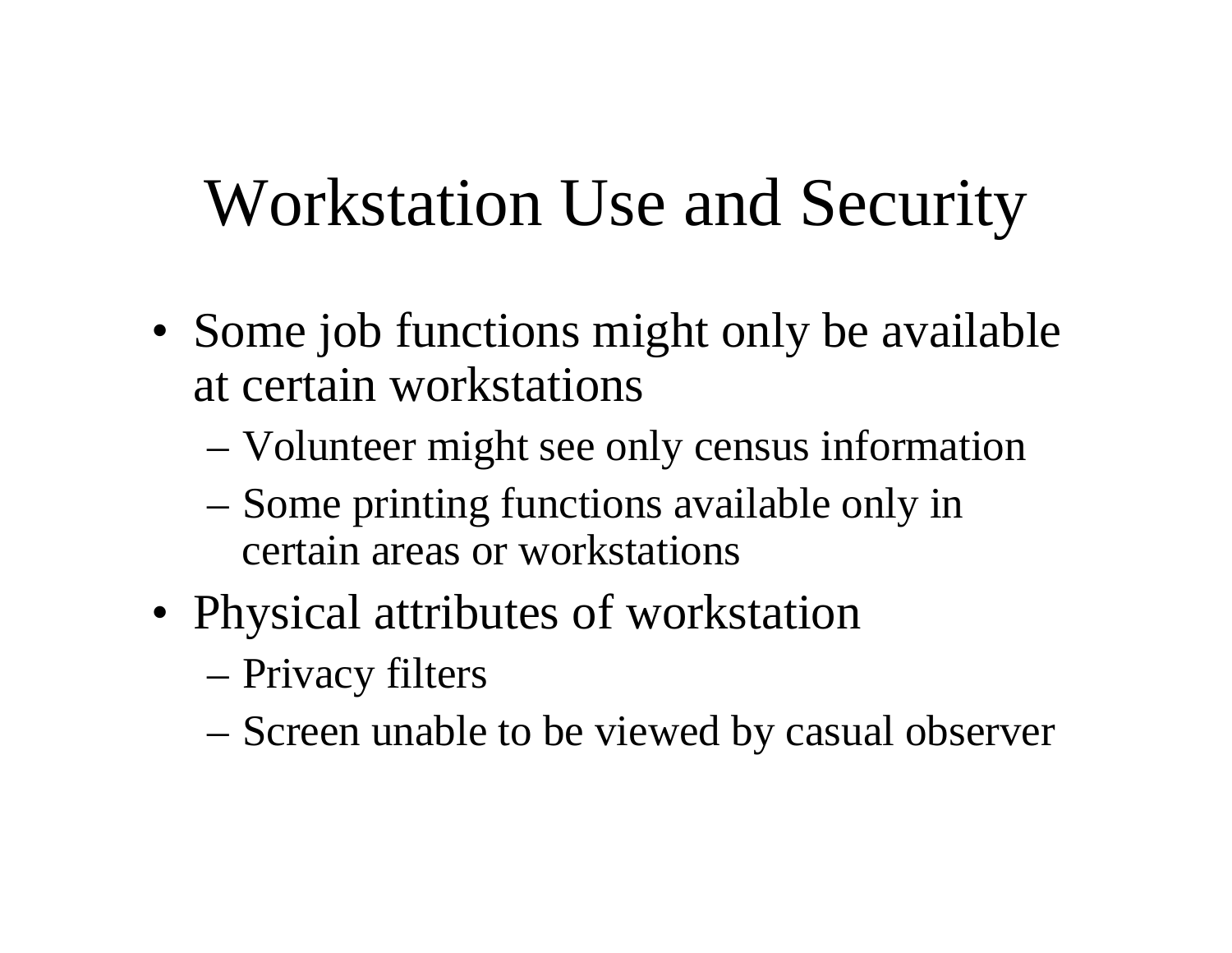## Monitoring and Audit Controls

- Intrusion detection
- Audit users for authorized use of PHI
- Apply sanctions for failure to comply with policies and procedures

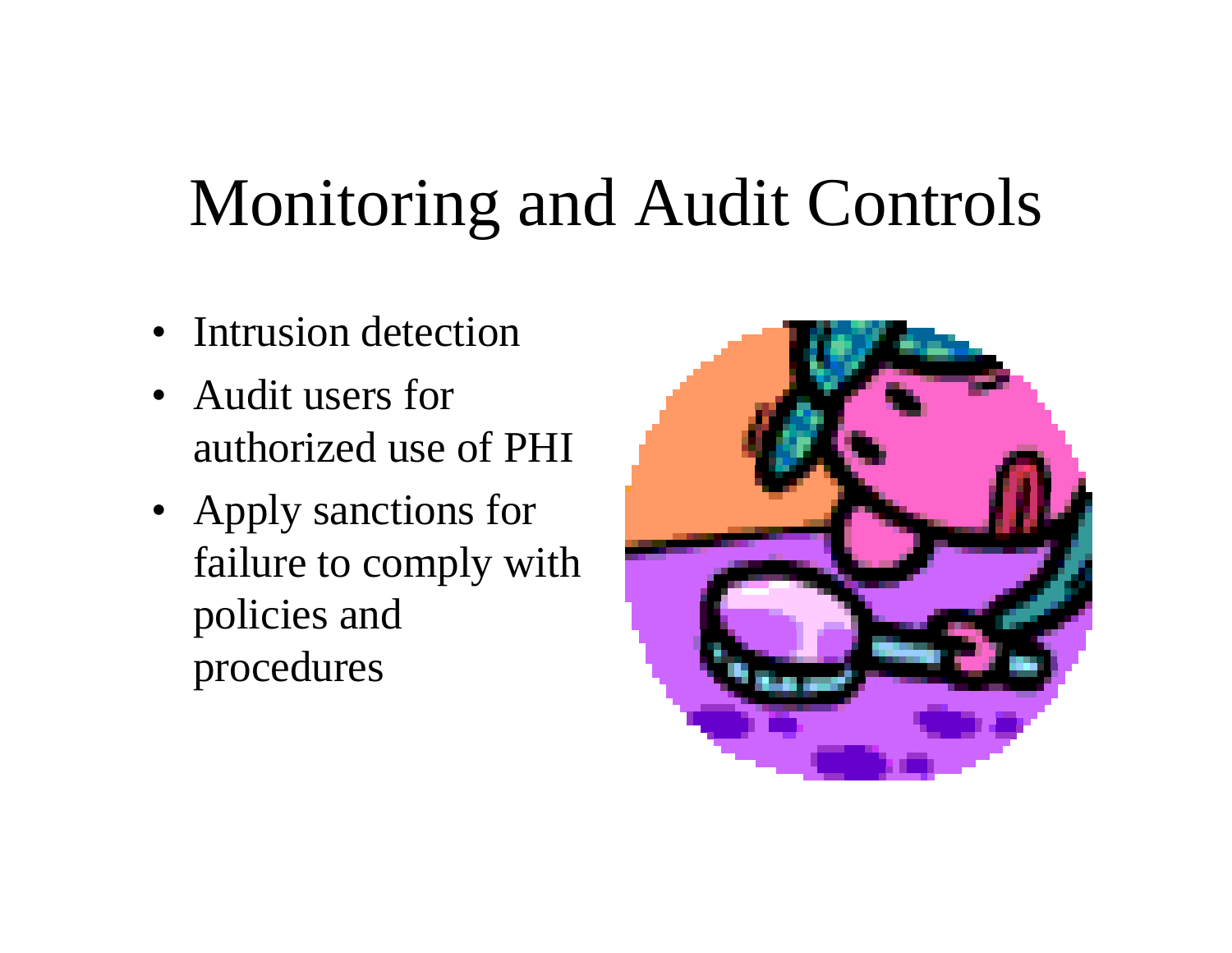## Device and Media Controls

- Must address disposal of information and hardware
- If hardware is reused, information must be removed
- Hardware must be tracked as it is reused
- Data must be backed up for retrieval prior to hardware being moved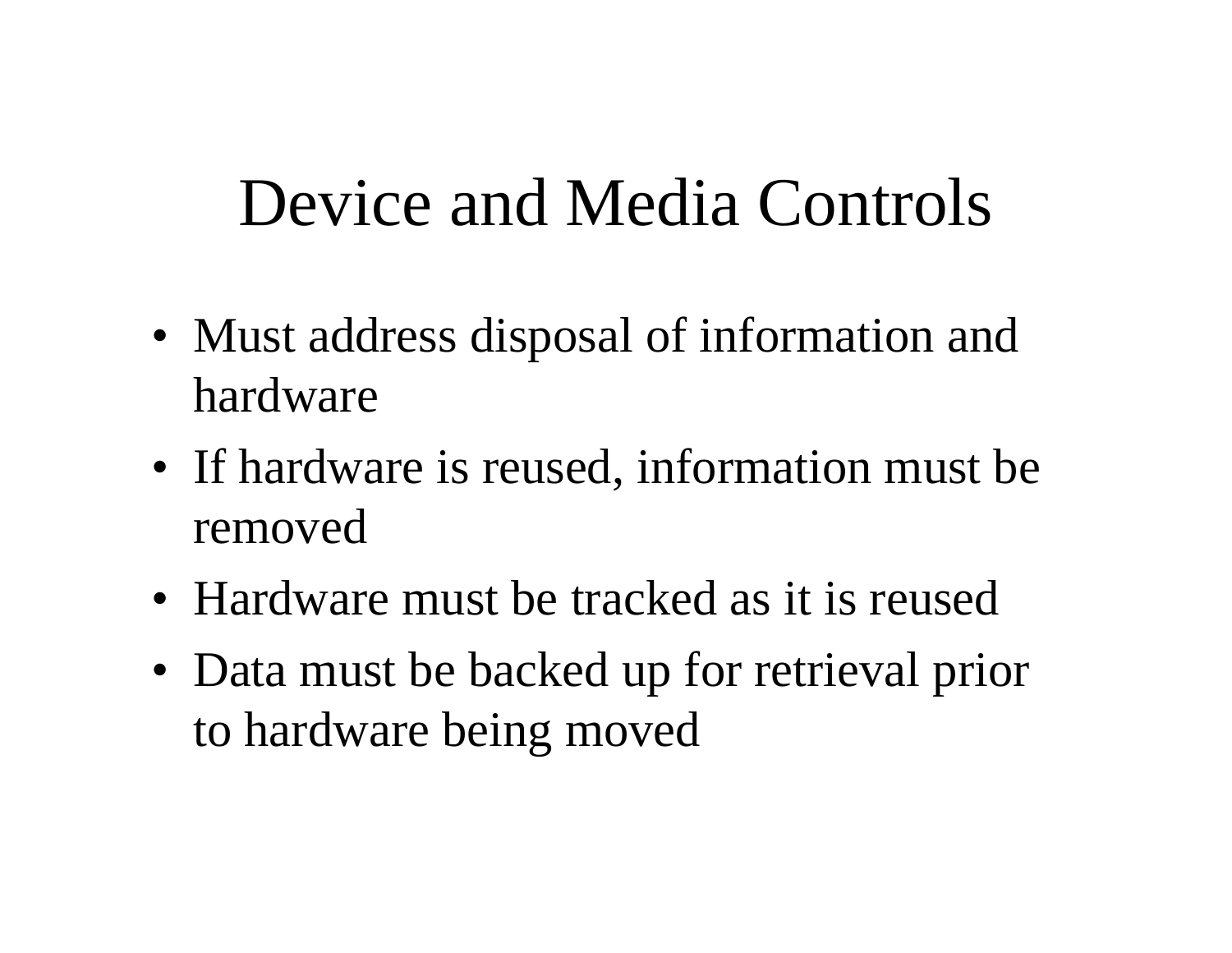## Transmission Security



#### Encryption

The transformation of plain text into an unreadable cipher text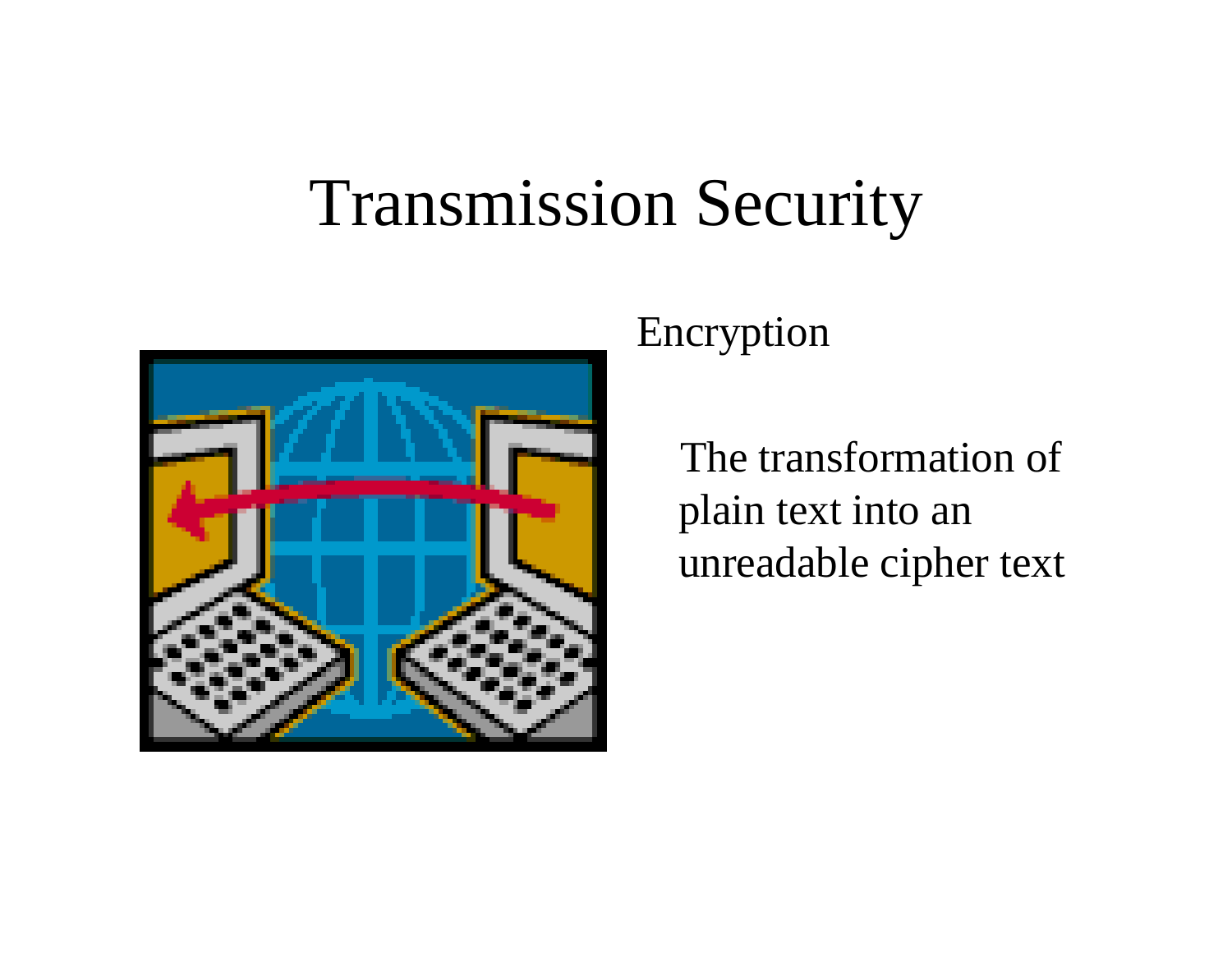#### Conclusion

The EHR will soon be reality…

- We will have better privacy and security protections.
- Our information will be available when we need it.